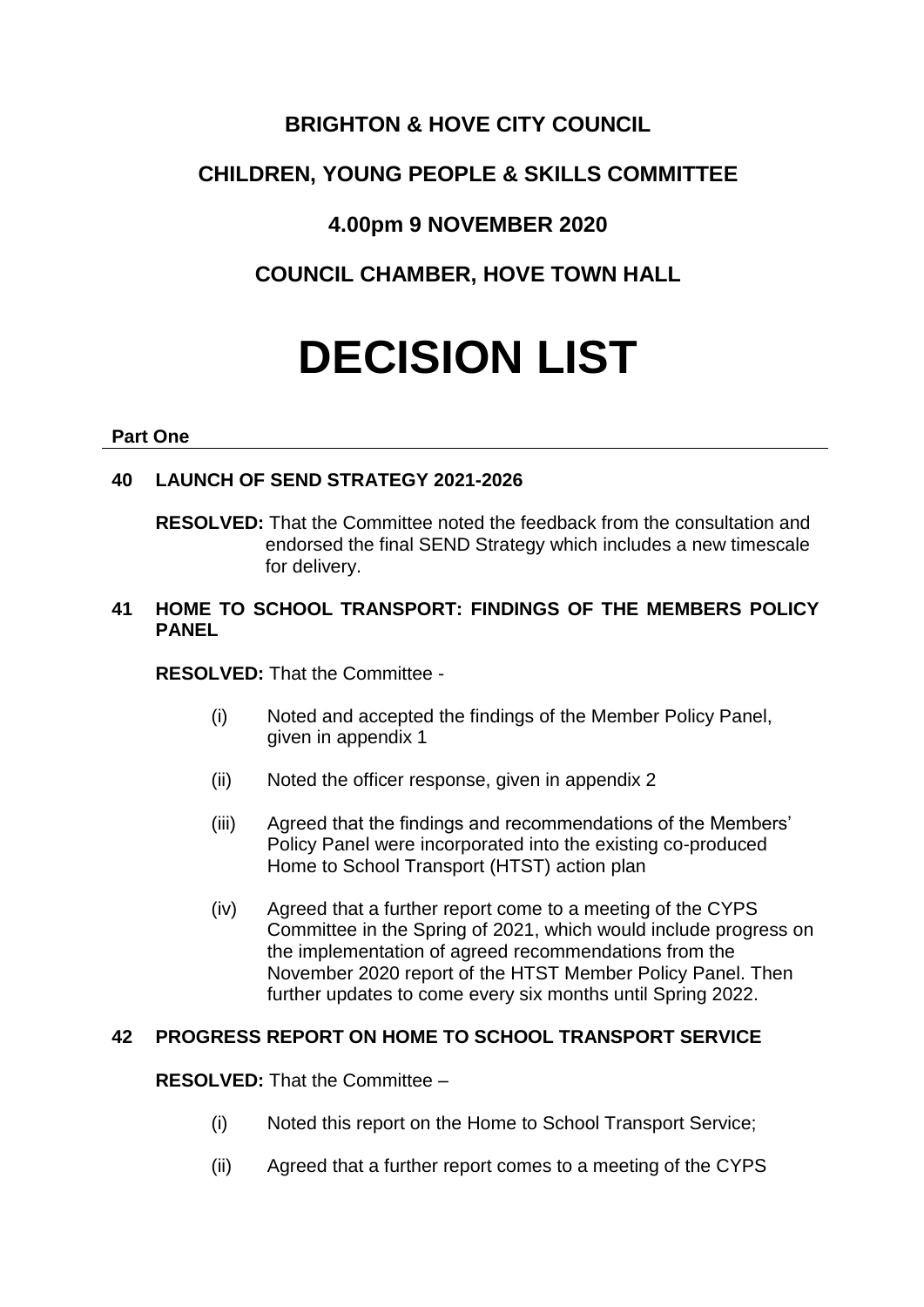Committee in the Spring of 2021, which will include progress on the implementation of agreed recommendations from the November 2020 report of the HTST Members' Policy Panel.

#### **43 YOUTH PARTICIPATION**

**RESOLVED:** That the Committee noted and agreed the action plan developed by young people that would increase young people's involvement in making decisions that impact on them

#### **44 YOUTH SERVICE GRANTS PROGRAMME**

**RESOLVED:** That the Committee

- (i) Acknowledged the challenges in completing the recommissioning of the Youth Service Grants Programme within the required timescale.
- (ii) Agreed with the proposal to extend the current Youth Service Grants Programme for a further 6 months (until 30th September 2021).
- (iii) Agreed that the Committee is presented with various options for future youth provision including the possibility of developing a central youth hub, along with detailed costings and financial implications so that a fully informed decision can be made regarding how the Council proceeds.
- (iv) Agreed that a framework for the Youth Service Grant recommissioning process is presented to this Committee in March 2021

## **45 SCHOOL OFSTED PRESENTATION**

**RESOLVED:** The Committee agreed that the presentation be noted.

## **46 ANTI-RACIST SCHOOLS**

**RESOLVED:** That the Committee -

- (i) Support the development of a strategy for anti-racist schools, which will be developed over the next three months, supported by engagement with educational settings and community partnerships;
- (ii) Agreed the principles of the draft strategy outlined in Appendix 1.